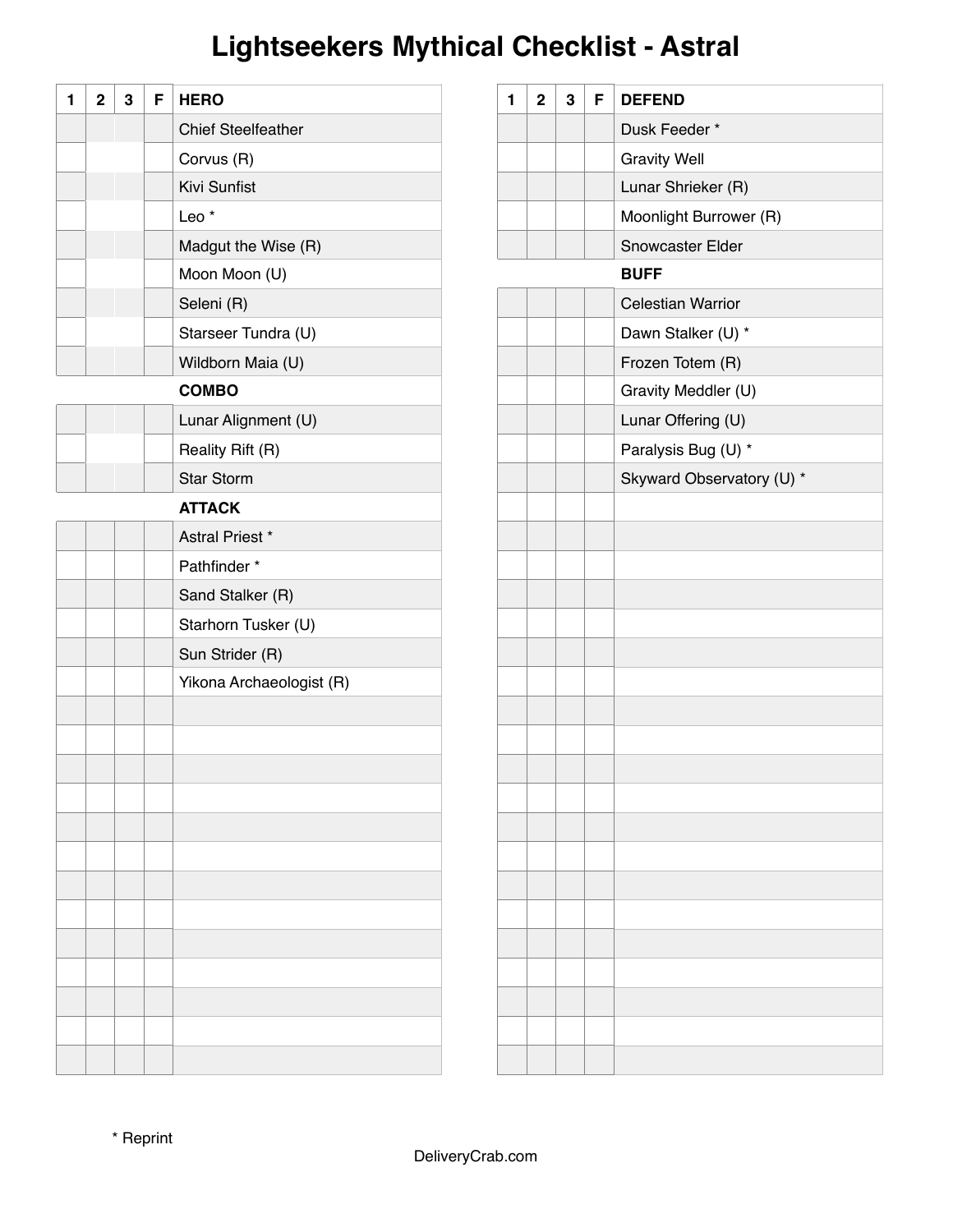## **Lightseekers Mythical Checklist - Dread**

| 1 | $\mathbf 2$ | 3 | F | <b>HERO</b>              |
|---|-------------|---|---|--------------------------|
|   |             |   |   | Commander Makhia (R)     |
|   |             |   |   | Deathlord Gorax (U)      |
|   |             |   |   | Grimbeak (U)             |
|   |             |   |   | Grimguard Hemlock        |
|   |             |   |   | Grimus the Blightbringer |
|   |             |   |   | High Curator Arawn (R)   |
|   |             |   |   | Sarina (R)               |
|   |             |   |   | Venomweaver Arcin (U)    |
|   |             |   |   | Virila *                 |
|   |             |   |   | <b>COMBO</b>             |
|   |             |   |   | Devour Soul              |
|   |             |   |   | Obfuscation (R)          |
|   |             |   |   | Ritual of Sacrifice (U)  |
|   |             |   |   | <b>ATTACK</b>            |
|   |             |   |   | Haunting Dreadling (R)   |
|   |             |   |   | Mantix Spitter *         |
|   |             |   |   | Shadow Puppet *          |
|   |             |   |   | Swamp Peddler (R)        |
|   |             |   |   |                          |
|   |             |   |   |                          |
|   |             |   |   |                          |
|   |             |   |   |                          |
|   |             |   |   |                          |
|   |             |   |   |                          |
|   |             |   |   |                          |
|   |             |   |   |                          |
|   |             |   |   |                          |
|   |             |   |   |                          |
|   |             |   |   |                          |
|   |             |   |   |                          |
|   |             |   |   |                          |
|   |             |   |   |                          |
|   |             |   |   |                          |

| 1 | $\overline{2}$ | 3 | F | <b>DEFEND</b>             |
|---|----------------|---|---|---------------------------|
|   |                |   |   | Assassins' Guild (U) *    |
|   |                |   |   | Necrophant                |
|   |                |   |   | Shrine of Death           |
|   |                |   |   | Venom Feeder (R)          |
|   |                |   |   | <b>BUFF</b>               |
|   |                |   |   | Abyss Hoarder (U)         |
|   |                |   |   | Abyss Tentacle (U) *      |
|   |                |   |   | Bone Reaper *             |
|   |                |   |   | Carabid Scavenger (R)     |
|   |                |   |   | Cursed Grave (R)          |
|   |                |   |   | Gorged Stalker (U) *      |
|   |                |   |   | <b>Putrid Infestation</b> |
|   |                |   |   | Shade Whirler (R)         |
|   |                |   |   | Stalking Cipid (U)        |
|   |                |   |   | Vilebreath Kreebal (U)    |
|   |                |   |   |                           |
|   |                |   |   |                           |
|   |                |   |   |                           |
|   |                |   |   |                           |
|   |                |   |   |                           |
|   |                |   |   |                           |
|   |                |   |   |                           |
|   |                |   |   |                           |
|   |                |   |   |                           |
|   |                |   |   |                           |
|   |                |   |   |                           |
|   |                |   |   |                           |
|   |                |   |   |                           |
|   |                |   |   |                           |
|   |                |   |   |                           |
|   |                |   |   |                           |
|   |                |   |   |                           |
|   |                |   |   |                           |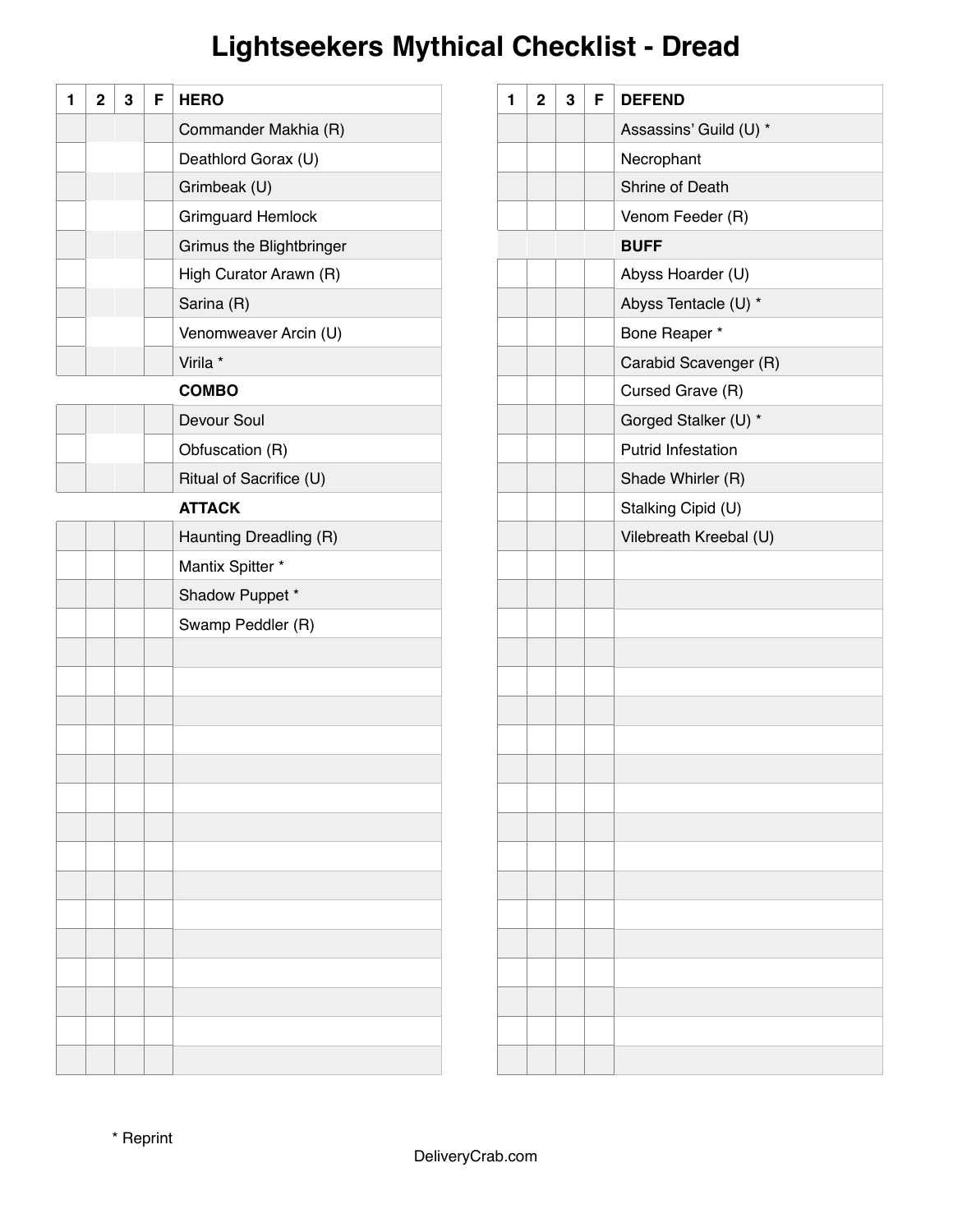## **Lightseekers Mythical Checklist - Mountain**

| 1 | $\overline{2}$ | 3 | F | <b>HERO</b>              |
|---|----------------|---|---|--------------------------|
|   |                |   |   | Brother Scaldrun (U)     |
|   |                |   |   | Celestin                 |
|   |                |   |   | Ferrus (R)               |
|   |                |   |   | Jaspite (R)              |
|   |                |   |   | Magmi (U)                |
|   |                |   |   | Opal the Everlasting (U) |
|   |                |   |   | Rhyon the Stubborn       |
|   |                |   |   | Scoria *                 |
|   |                |   |   | Wrathshard (R)           |
|   |                |   |   | <b>COMBO</b>             |
|   |                |   |   | <b>Rock Melter</b>       |
|   |                |   |   | Rockhide Revenge (U)     |
|   |                |   |   | Volcanic Eruption (R)    |
|   |                |   |   | <b>ATTACK</b>            |
|   |                |   |   | Crystal Leech *          |
|   |                |   |   | Flame Bat*               |
|   |                |   |   | Flame Burrower (R)       |
|   |                |   |   |                          |
|   |                |   |   |                          |
|   |                |   |   |                          |
|   |                |   |   |                          |
|   |                |   |   |                          |
|   |                |   |   |                          |
|   |                |   |   |                          |
|   |                |   |   |                          |
|   |                |   |   |                          |
|   |                |   |   |                          |
|   |                |   |   |                          |
|   |                |   |   |                          |
|   |                |   |   |                          |
|   |                |   |   |                          |
|   |                |   |   |                          |
|   |                |   |   |                          |

| 1 | $\mathbf 2$ | 3 | F | <b>DEFEND</b>          |
|---|-------------|---|---|------------------------|
|   |             |   |   | Boulder Feast *        |
|   |             |   |   | Crystal Maze (U) *     |
|   |             |   |   | <b>Greedy Gemruff</b>  |
|   |             |   |   | Molten Swimmer (R)     |
|   |             |   |   | <b>BUFF</b>            |
|   |             |   |   | Crystalline Altar (U)  |
|   |             |   |   | Draga Scorcher         |
|   |             |   |   | Everok Racer (U) *     |
|   |             |   |   | Flamefist Umbron (U)   |
|   |             |   |   | Interia Sentinel (R)   |
|   |             |   |   | Magma Worm (U) *       |
|   |             |   |   | Mimicking Magmites (R) |
|   |             |   |   | Power Hoarder (R)      |
|   |             |   |   | Rubble Roach           |
|   |             |   |   | Stalwart Rockle (U)    |
|   |             |   |   | Swooping Rockwing (R)  |
|   |             |   |   |                        |
|   |             |   |   |                        |
|   |             |   |   |                        |
|   |             |   |   |                        |
|   |             |   |   |                        |
|   |             |   |   |                        |
|   |             |   |   |                        |
|   |             |   |   |                        |
|   |             |   |   |                        |
|   |             |   |   |                        |
|   |             |   |   |                        |
|   |             |   |   |                        |
|   |             |   |   |                        |
|   |             |   |   |                        |
|   |             |   |   |                        |
|   |             |   |   |                        |
|   |             |   |   |                        |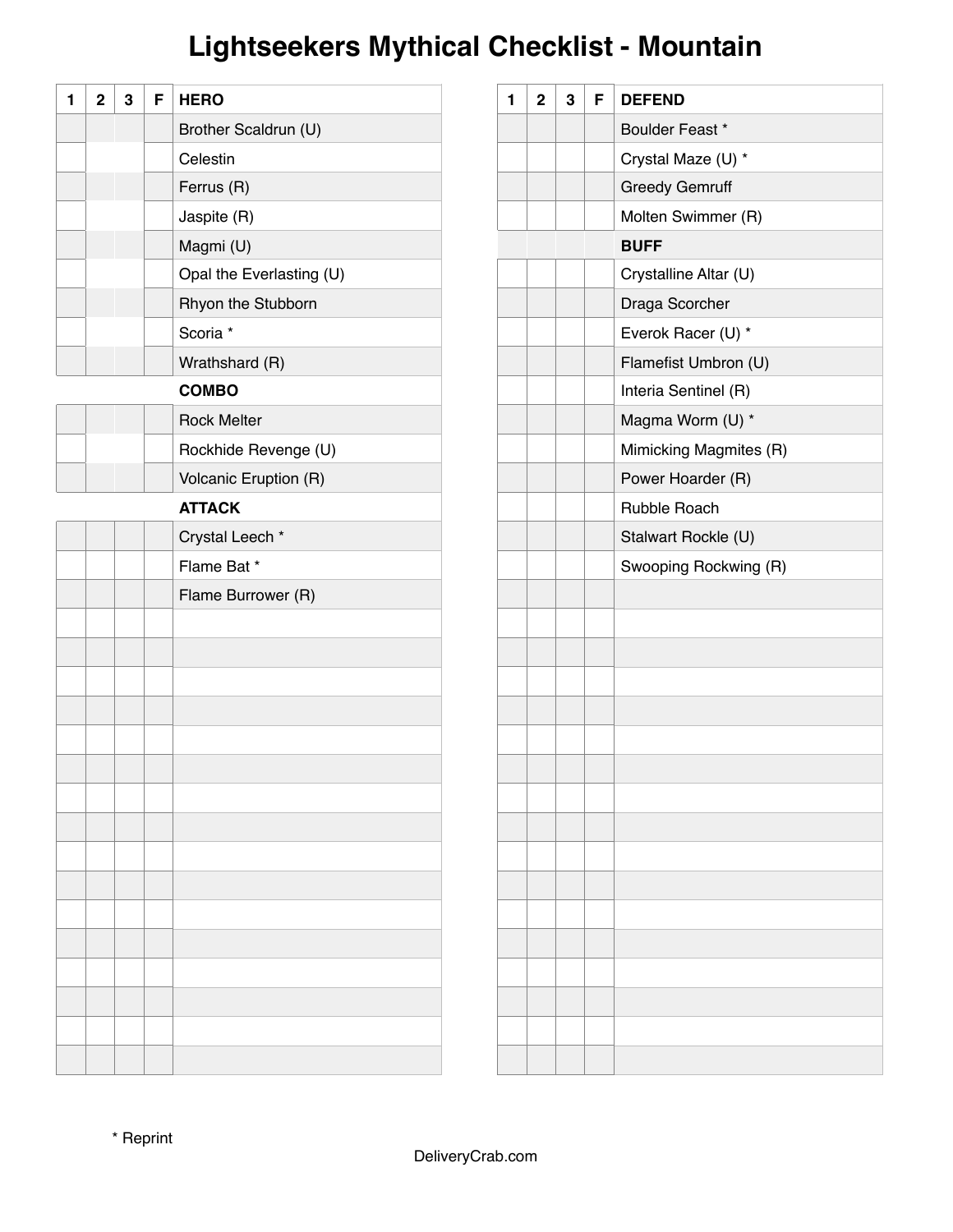## **Lightseekers Mythical Checklist - Nature**

| 1 | $\mathbf 2$ | 3 | F | <b>HERO</b>                |
|---|-------------|---|---|----------------------------|
|   |             |   |   | Cedrus <sup>*</sup>        |
|   |             |   |   | Cherry Blossom (U)         |
|   |             |   |   | Darkleaf (U)               |
|   |             |   |   | General Fernblade (U)      |
|   |             |   |   | Greensprout                |
|   |             |   |   | Sageleaf (R)               |
|   |             |   |   | Scabious Deeproot (R)      |
|   |             |   |   | Sharpclaw                  |
|   |             |   |   | Vegard (R)                 |
|   |             |   |   | <b>COMBO</b>               |
|   |             |   |   | Invigorate                 |
|   |             |   |   | Spirit Walk (R)            |
|   |             |   |   | Treetop Tribunal (U)       |
|   |             |   |   | <b>ATTACK</b>              |
|   |             |   |   | <b>Disturbed Elemental</b> |
|   |             |   |   | Infected Wasp (U) *        |
|   |             |   |   | Reckless Spirit *          |
|   |             |   |   |                            |
|   |             |   |   |                            |
|   |             |   |   |                            |
|   |             |   |   |                            |
|   |             |   |   |                            |
|   |             |   |   |                            |
|   |             |   |   |                            |
|   |             |   |   |                            |
|   |             |   |   |                            |
|   |             |   |   |                            |
|   |             |   |   |                            |
|   |             |   |   |                            |
|   |             |   |   |                            |
|   |             |   |   |                            |
|   |             |   |   |                            |
|   |             |   |   |                            |

| 1 | $\overline{2}$ | 3 | F | <b>DEFEND</b>          |
|---|----------------|---|---|------------------------|
|   |                |   |   | Ashwood Deva           |
|   |                |   |   | Fungal Farmer (R)      |
|   |                |   |   | Mantix Weaver (R)      |
|   |                |   |   | <b>Wild Spirit</b>     |
|   |                |   |   | <b>BUFF</b>            |
|   |                |   |   | Corvid Conspiracy *    |
|   |                |   |   | Empowering Sanctum (U) |
|   |                |   |   | Fungal Leecher (U) *   |
|   |                |   |   | Glade Priest (R)       |
|   |                |   |   | Hibernating Agama (R)  |
|   |                |   |   | Infected Veg (R)       |
|   |                |   |   | Mantix Hatchlings (U)  |
|   |                |   |   | Mossridge Defender *   |
|   |                |   |   | Resourceful Cipid (U)  |
|   |                |   |   | Royal Bumbler (R)      |
|   |                |   |   | Soul of War (U) *      |
|   |                |   |   |                        |
|   |                |   |   |                        |
|   |                |   |   |                        |
|   |                |   |   |                        |
|   |                |   |   |                        |
|   |                |   |   |                        |
|   |                |   |   |                        |
|   |                |   |   |                        |
|   |                |   |   |                        |
|   |                |   |   |                        |
|   |                |   |   |                        |
|   |                |   |   |                        |
|   |                |   |   |                        |
|   |                |   |   |                        |
|   |                |   |   |                        |
|   |                |   |   |                        |
|   |                |   |   |                        |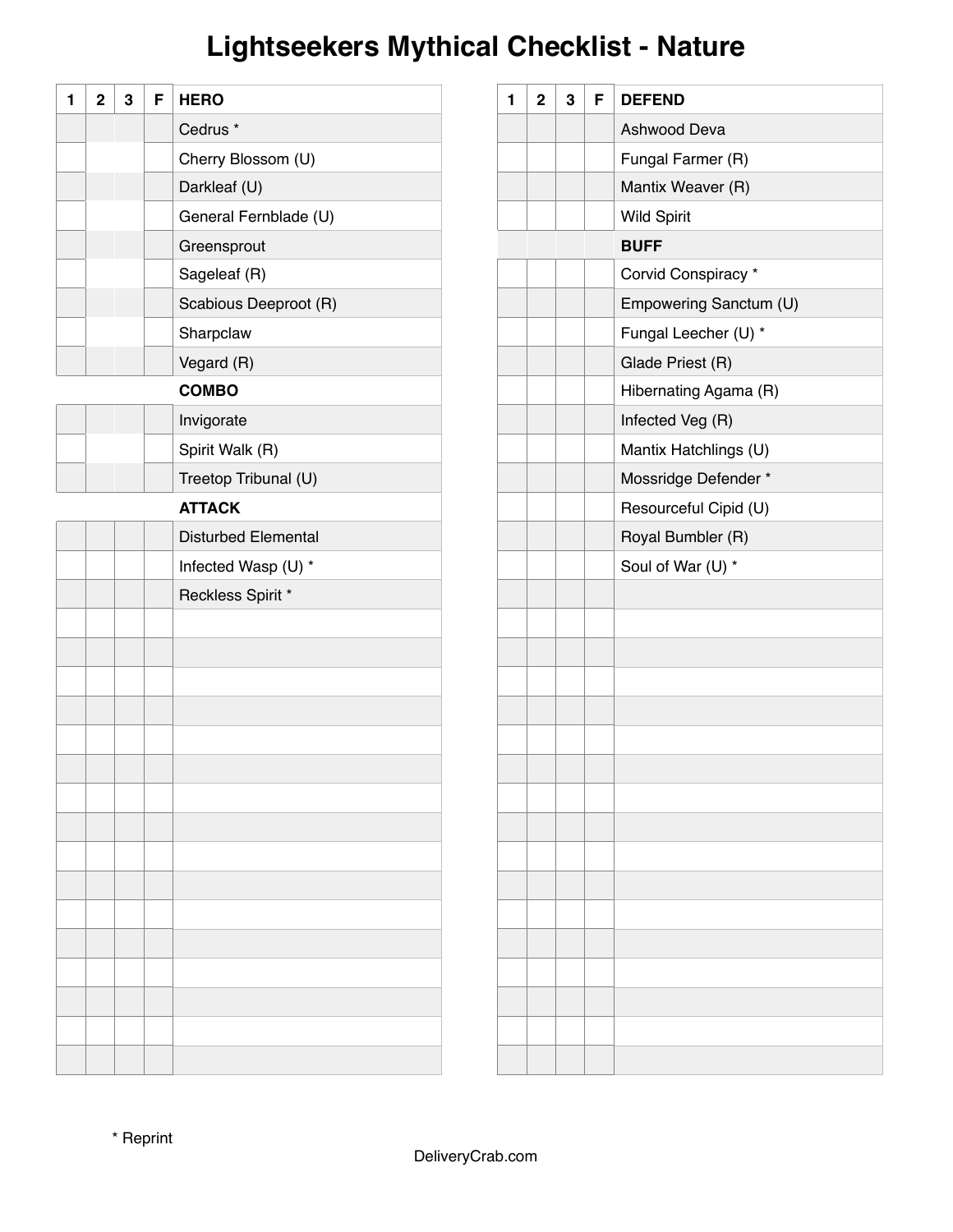## **Lightseekers Mythical Checklist - Storm**

| 1 | $\overline{2}$ | 3 | F | <b>HERO</b>             |
|---|----------------|---|---|-------------------------|
|   |                |   |   | <b>Bubbles</b>          |
|   |                |   |   | Captain Jolti (R)       |
|   |                |   |   | Claws Clackerson (R)    |
|   |                |   |   | Kalamari (U)            |
|   |                |   |   | Meeka <sup>*</sup>      |
|   |                |   |   | Party Planner Nishi (U) |
|   |                |   |   | Sergeant Thunderfin (R) |
|   |                |   |   | Shellguard Toona (U)    |
|   |                |   |   | Tillandi                |
|   |                |   |   | <b>COMBO</b>            |
|   |                |   |   | Nimbus Crash (U)        |
|   |                |   |   | <b>Storm Calling</b>    |
|   |                |   |   | Storm Conduit (R)       |
|   |                |   |   | <b>ATTACK</b>           |
|   |                |   |   | Dust Fiend (U) *        |
|   |                |   |   | Spark Wisp *            |
|   |                |   |   |                         |
|   |                |   |   |                         |
|   |                |   |   |                         |
|   |                |   |   |                         |
|   |                |   |   |                         |
|   |                |   |   |                         |
|   |                |   |   |                         |
|   |                |   |   |                         |
|   |                |   |   |                         |
|   |                |   |   |                         |
|   |                |   |   |                         |
|   |                |   |   |                         |
|   |                |   |   |                         |
|   |                |   |   |                         |
|   |                |   |   |                         |
|   |                |   |   |                         |
|   |                |   |   |                         |

| 1 | $\overline{2}$ | 3 | F | <b>DEFEND</b>           |
|---|----------------|---|---|-------------------------|
|   |                |   |   | Delivery Crab (U) *     |
|   |                |   |   | <b>Droplet</b>          |
|   |                |   |   | Impressed Cloud (R)     |
|   |                |   |   | Vitalizing Frog *       |
|   |                |   |   | Wind Seer (U)           |
|   |                |   |   | <b>BUFF</b>             |
|   |                |   |   | Bubble Spirit (R)       |
|   |                |   |   | Bug Rider (R)           |
|   |                |   |   | Electrified Moat (U) *  |
|   |                |   |   | Electro Hopper          |
|   |                |   |   | Flood Zapper (R)        |
|   |                |   |   | <b>Hurricane Hermit</b> |
|   |                |   |   | Mantix Volter (U)       |
|   |                |   |   | Reflector (R)           |
|   |                |   |   | Thunder Slug *          |
|   |                |   |   | Turbine Waste (U)       |
|   |                |   |   | Wave Crusher (R)        |
|   |                |   |   |                         |
|   |                |   |   |                         |
|   |                |   |   |                         |
|   |                |   |   |                         |
|   |                |   |   |                         |
|   |                |   |   |                         |
|   |                |   |   |                         |
|   |                |   |   |                         |
|   |                |   |   |                         |
|   |                |   |   |                         |
|   |                |   |   |                         |
|   |                |   |   |                         |
|   |                |   |   |                         |
|   |                |   |   |                         |
|   |                |   |   |                         |
|   |                |   |   |                         |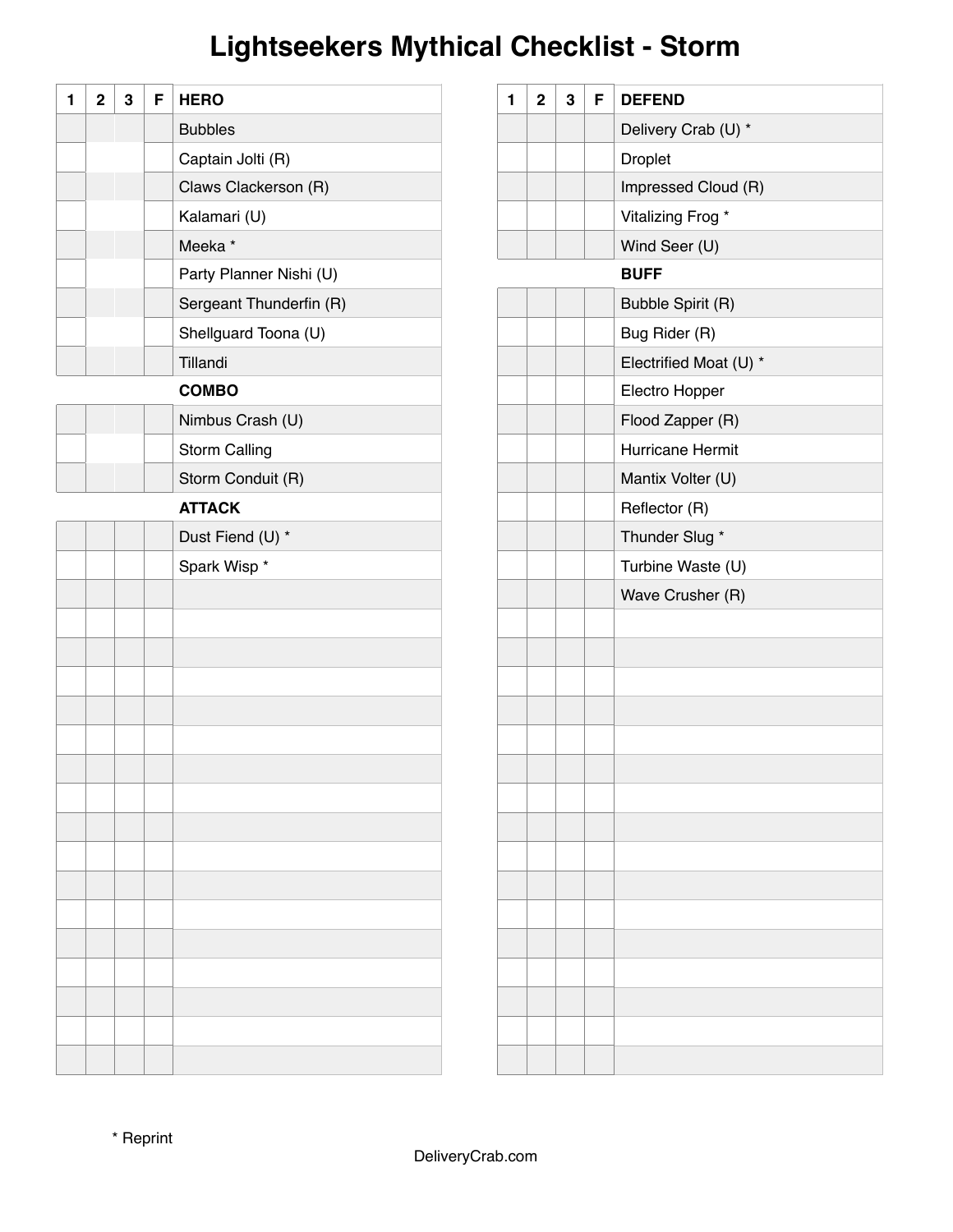## **Lightseekers Mythical Checklist - Tech**

| 1 | $\overline{2}$ | 3 | F | <b>HERO</b>              |
|---|----------------|---|---|--------------------------|
|   |                |   |   | Axius (R)                |
|   |                |   |   | Cannoneer Lugnut (U)     |
|   |                |   |   | Chef Ribrox (U)          |
|   |                |   |   | Exus (U)                 |
|   |                |   |   | <b>Fizzi the Fierce</b>  |
|   |                |   |   | Maxili *                 |
|   |                |   |   | Realgar (R)              |
|   |                |   |   | Tempuz (R)               |
|   |                |   |   | Wartoximus Warp          |
|   |                |   |   | <b>COMBO</b>             |
|   |                |   |   | Contra Bubble (U)        |
|   |                |   |   | <b>Empowered Implant</b> |
|   |                |   |   | Quantum Loop (R)         |
|   |                |   |   | <b>ATTACK</b>            |
|   |                |   |   | Crazed Bomber*           |
|   |                |   |   | <b>Demolition Bot</b>    |
|   |                |   |   |                          |
|   |                |   |   |                          |
|   |                |   |   |                          |
|   |                |   |   |                          |
|   |                |   |   |                          |
|   |                |   |   |                          |
|   |                |   |   |                          |
|   |                |   |   |                          |
|   |                |   |   |                          |
|   |                |   |   |                          |
|   |                |   |   |                          |
|   |                |   |   |                          |
|   |                |   |   |                          |
|   |                |   |   |                          |
|   |                |   |   |                          |
|   |                |   |   |                          |
|   |                |   |   |                          |

| 1 | $\overline{2}$ | 3 | F | <b>DEFEND</b>           |
|---|----------------|---|---|-------------------------|
|   |                |   |   | Chrono Angler (R)       |
|   |                |   |   | Chrono Warper           |
|   |                |   |   | Dugout Reactor (R)      |
|   |                |   |   | Emergency Generator (U) |
|   |                |   |   | Fountain of Time *      |
|   |                |   |   | Rubble Scavenger (R)    |
|   |                |   |   | Tyrax Fixer *           |
|   |                |   |   | Tyrax Historian (U) *   |
|   |                |   |   | <b>BUFF</b>             |
|   |                |   |   | Chronoshock Engine (U)  |
|   |                |   |   | Crumbling Tower (U)     |
|   |                |   |   | Embiggen-O-Tron (R)     |
|   |                |   |   | Gearcrank Catapult      |
|   |                |   |   | Maniacal Machine (U) *  |
|   |                |   |   | Regen Chamber (U) *     |
|   |                |   |   | Stasis Drone (R)        |
|   |                |   |   | Tinker Bot (R)          |
|   |                |   |   |                         |
|   |                |   |   |                         |
|   |                |   |   |                         |
|   |                |   |   |                         |
|   |                |   |   |                         |
|   |                |   |   |                         |
|   |                |   |   |                         |
|   |                |   |   |                         |
|   |                |   |   |                         |
|   |                |   |   |                         |
|   |                |   |   |                         |
|   |                |   |   |                         |
|   |                |   |   |                         |
|   |                |   |   |                         |
|   |                |   |   |                         |
|   |                |   |   |                         |